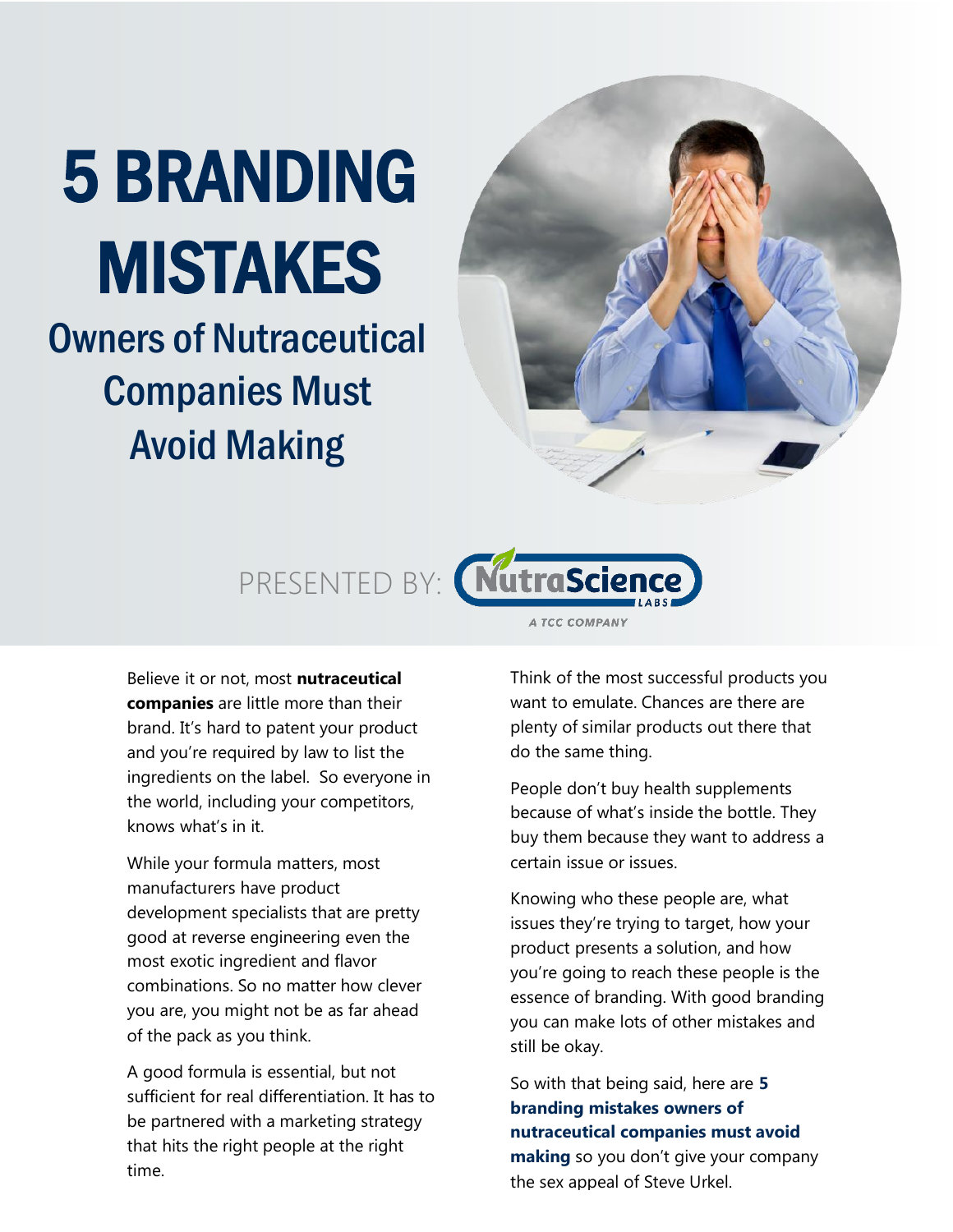### You Haven't Taken the Time to Properly Identify Your Target Customer



Seniors want to buy health products for a lot of reasons. So do millennials. And gym rats. Even couch potatoes have a gnawing health concern they'd pay money to address.

You can develop a product for any of these people, but not all at once. Many new business owners create what Seth Godin calls a *[Meatball Sundae](http://www.amazon.com/Meatball-Sundae-Your-Marketing-Sync/dp/1591845351)*. That's when you take two really delicious things, meatballs and ice cream, and put them together in ways that add up to less than the sum of their parts.

When it comes to branding, it's entirely possible to have several good ideas add up to absolutely nothing if they don't fit together. When I ask brand owners what customers they're trying to target I can usually tell when they're just making stuff up. It usually sounds something like this:

*"We're going after working age women who are time poor and want to improve their health, but don't know how."*

If you're at a cocktail party this answer is good enough to give people the impression you're not flying by the seat of your pants. However, there's an important, but subtle, difference between sounding relevant and being relevant.

"Working age women" is too vague to be useful. How do you advertise to them? What specific health problem are you trying to solve? Without these answers you have a solution in search of a problem.

Here's a better example of what you ought to aim for:

#### *"We're developing a paleo weight-gain product for bodybuilders that eliminates excipients and fillers that's compatible with clean-eating principles."*

Now we're talking. Bodybuilders are a welldefined group that hang out in the same place. So are paleo dieters. The removal of certain ingredients to specifically appeal to the intersection of these two groups gives you a clear value-add.

#### KEY TAKEAWAY…

Don't spend money developing your product until you've clearly figured out the market you're trying to reach and what differentiates your product from the rest!



CALL US: 855.492.7388 VISIT US: www.NutraScienceLabs.com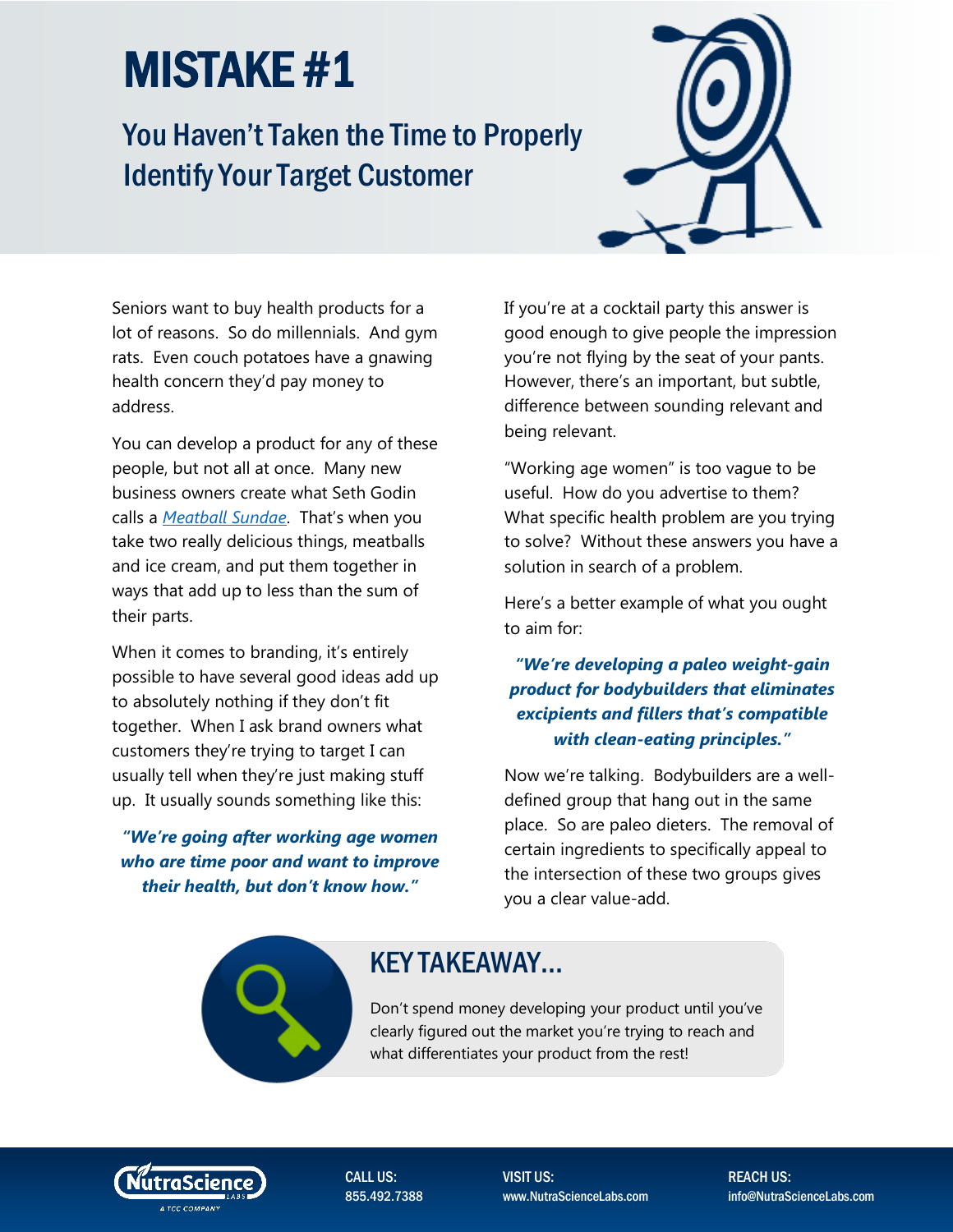### You're Too Insecure to Be Transparent

If making outrageous claims is the repellent that drives snake bit customers away, transparency is the catnip that entices them in, despite their better judgment.

There's a reason people continually try and buy something that's failed on its promise: they have a health concern they really want to solve! The allure of a soothing solution never goes away, even if you've burned through \$500 on weight loss pills from latenight infomercials.

If you're in start-up mode the ability to be transparent is a tool you should ignore at your own peril. The ability to appear personable is something large and established companies are incapable of doing…because they're large and established. They thrive on process. That's great, and if you ever get to their size, you'll probably do so by thriving on process as well.

But, the ability to *relate* ought to be one of your biggest advantages when starting out because you can't afford to do things that are too procedurally expensive for larger operations to emulate.

And believe me, if people find out you're not being transparent things get bad quickly. For example, USPlabs LLC was recently under fire when they became the subject of a U.S. Justice Department investigation that resulted in criminal charges filed against several of their executives. The indictment alleges, among other things, that they had been putting illegal synthetic ingredients into their dietary supplements.



#### EXTRA! EXTRA!

**[Click to read](http://www.justice.gov/usao-ndtx/pr/usplabs-and-corporate-officers-indicted)** the indictment released by The United States Attorney's Office against USPlabs LLC and its corporate officers.



CALL US: 855.492.7388 VISIT US: www.NutraScienceLabs.com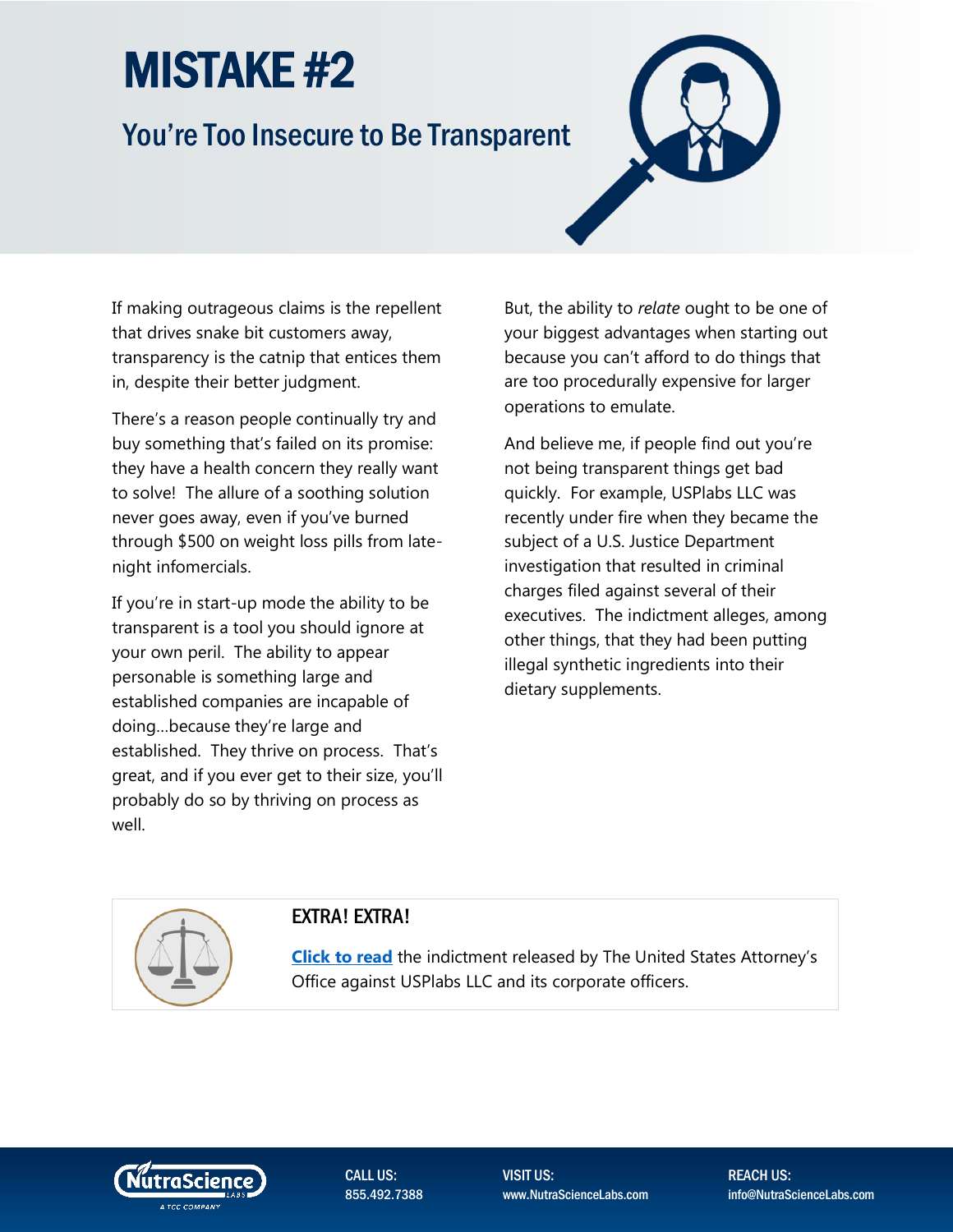

### You Overinvest in Claims & Underinvest in Answering Questions

A survey conducted by the Council for Responsible Nutrition found that over **[50%](http://www.crnusa.org/CRNPR15-CCSurvey102315.html)  [of consumers are distrustful of](http://www.crnusa.org/CRNPR15-CCSurvey102315.html)  [supplements](http://www.crnusa.org/CRNPR15-CCSurvey102315.html)** in the category of products that make the most aggressive marketing claims: sports nutrition and weight loss.

The marketing SOP of these two are famous for being long on titillating before-and-after pictures and short on substantiated evidence for their effectiveness. You'd be wise to internalize a few take-home points from this data.

Remember, whoever you're marketing to probably has been disappointed in the past by products just like yours that failed to deliver on their promise.

They want to believe in what you're saying, but there's an understandable skepticism that you're just like all the rest. Most consumers are like scorned lovers: once bitten, twice shy.

With my own company I've invested heavily in systematically answering difficult questions and it has paid off in spades. My product pages go into a lot of detail about the ingredients that I use, their scientifically proven benefits, and I make extensive references to blog posts I've written that address questions that are important to my customers. You may want to incorporate a similar strategy into the way you market your products.

#### **As an example, here's an email I recently got from a customer of mine:**



*live been searching for a source of larger quantities of super* food, hopefully to get a better price. My problem is not knowing for sure what components my new green mix should have. Today I stumbled upon you[r] website. I figure that anyone who takes the time and effort to present this much information must really care about their own products. **Q Q** 

There are three common denominators here:

- **People do a lot of research before buying a product**
- **They've had bad experiences in the past with unsubstantiated claims**
- **Customers gravitate towards people that seem helpful**



CALL US: 855.492.7388 VISIT US: www.NutraScienceLabs.com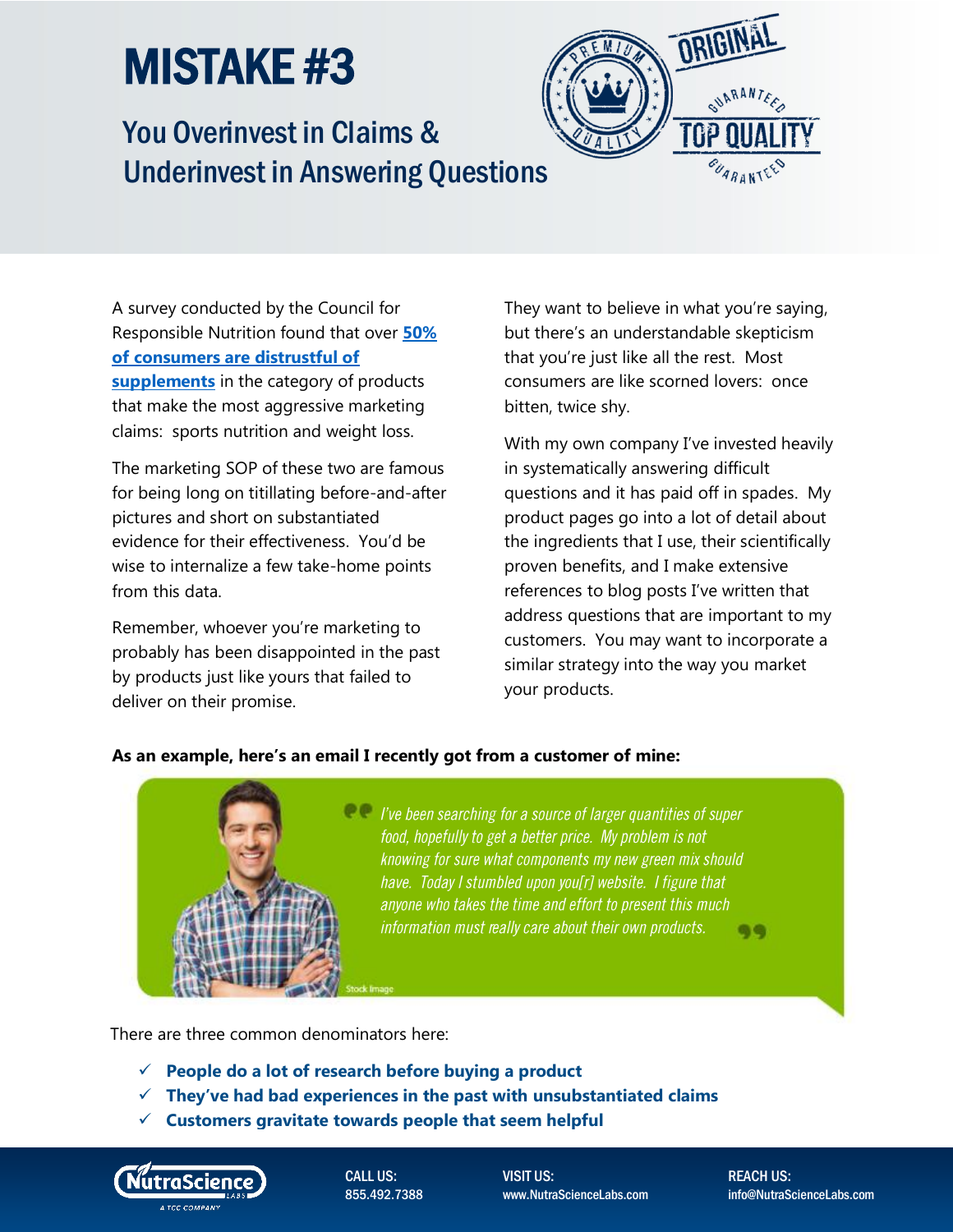## You Don't Fully Understand the 80/20 Principle



When you start your business, your brain is usually an overflowing cup of growth hacks and product development ideas you're convinced will take the world by storm. Clearly, the world will be rotated 180 degrees with the killer ad copy on your sales page and that lucrative affiliate program of yours is going to rope in six-packed Instagrammers like Justin Bieber's next stadium tour.

*Cue the stampede of rapid, starry-eyed raspberry ketone-lusting customers charging into GNC for your product now!*

While I have complete faith in the authenticity of your ideas, you need to incubate them with an important truth in mind: most of them will amount to nothing. Not because they're bad or because they couldn't work in some parallel universe, but because business ideas are fragile, difficult to implement, and *execution is everything*. When it comes to marketing ideas think of your brain as a train station: there are always new ones coming in for pit-stops, but they leave right on schedule, regardless of whether or not you decide to hop on board. And when they're done…they're gone.

There are always going to be more routes to travel down than you could reasonably execute and you'll need to focus on the ones giving you the best results. Hammer, meet nail.

This idea is often referred to as the 80/20 principle. It states that for most outcomes a few inputs will produce most of the outputs.

Assuming money is a scarce resource, you need to begin your branding endeavors with the 80/20 principle in mind. Most of your ideas will not work, but hopefully at least one of them will work very well. When you recognize what those methods are don't waste time in trimming the fat and refocusing on what's padding your bottom line.

If you examine businesses that have survived the market gauntlet, you'll see the same recurring pattern. Successful **nutrition supplement companies** have a concentrated source of profits they lean on to support the rest of their operations.

If you're a new brand owner, the trick is finding what this method is for you and refining it before you run out of money.



CALL US: 855.492.7388 VISIT US: www.NutraScienceLabs.com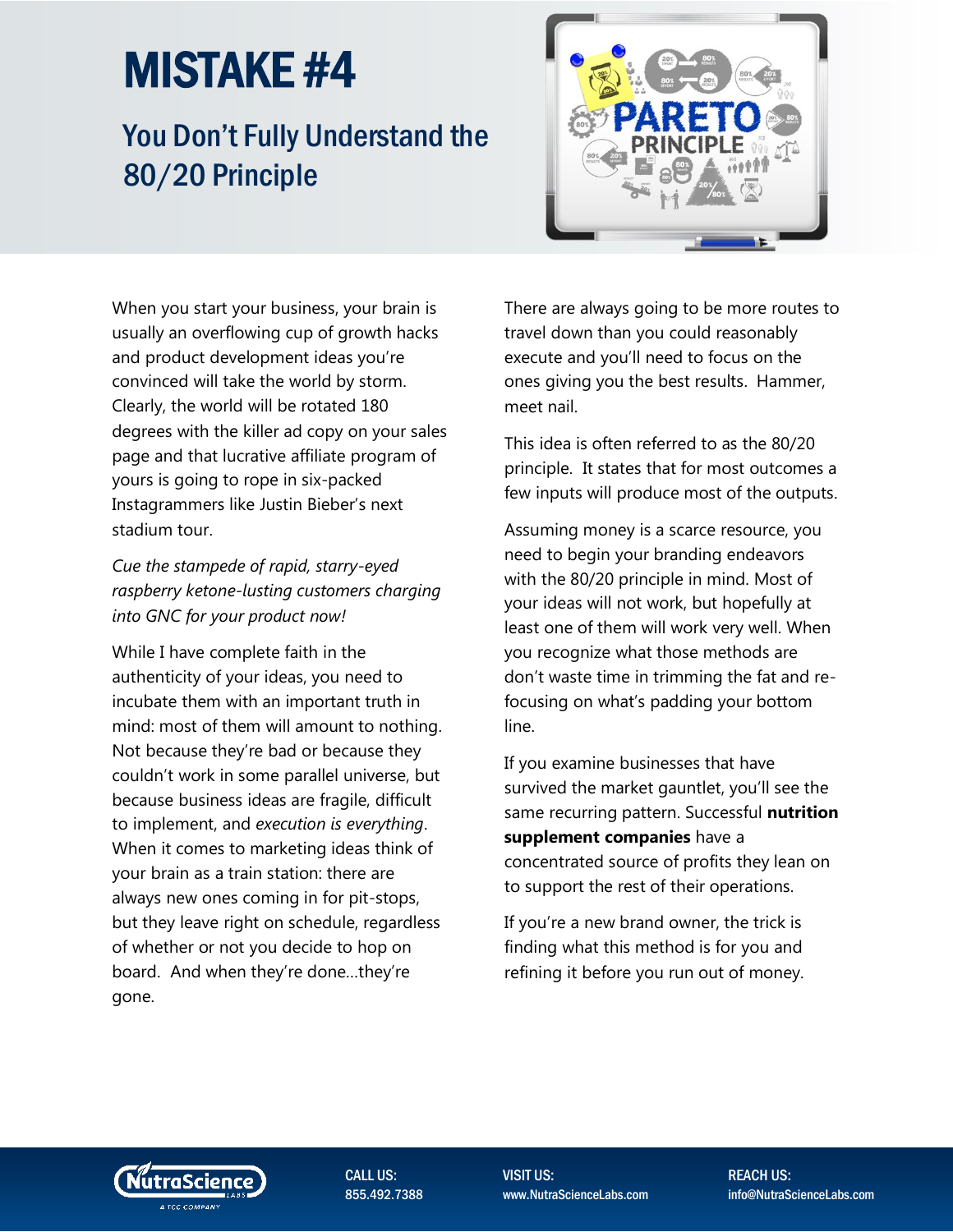### You Think You Must Have a Presence on Every Social Media Channel



If honing in on what you do best is wise then the opposite must be true: overextending yourself on things that aren't working has to be foolish.

A little insecurity is natural when you start a company and this often manifests itself as the pervasive feeling that you have to be doing something in every area you can because you'll be missing out on potential customers. This is colloquially known as FOMO:

# **FOMO**

#### *FEAR OF MISSING OUT*

FOMO is the most common source of marketing anxiety and its omnipresence in company boardrooms undoubtedly leads to precious marketing dollars getting flushed down the toilet every quarter.

The problem with FOMO is that it's the antithesis of the entrepreneurial mindset. Being an entrepreneur means finding underutilized resourced and finding clever ways of giving them to people that no one else appreciates. FOMO is about anxiously throwing yourself onto the pile because everybody else is doing the same thing.

A commitment to being authentic and a commitment to focusing on what works means you must accept the idea that you can't be everything to everyone and it's OK to pass on the newest social media channel if you don't understand how to use it.

Define your circle of competence, master it, and selectively expand its reach when it makes sense.



CALL US: 855.492.7388 VISIT US: www.NutraScienceLabs.com